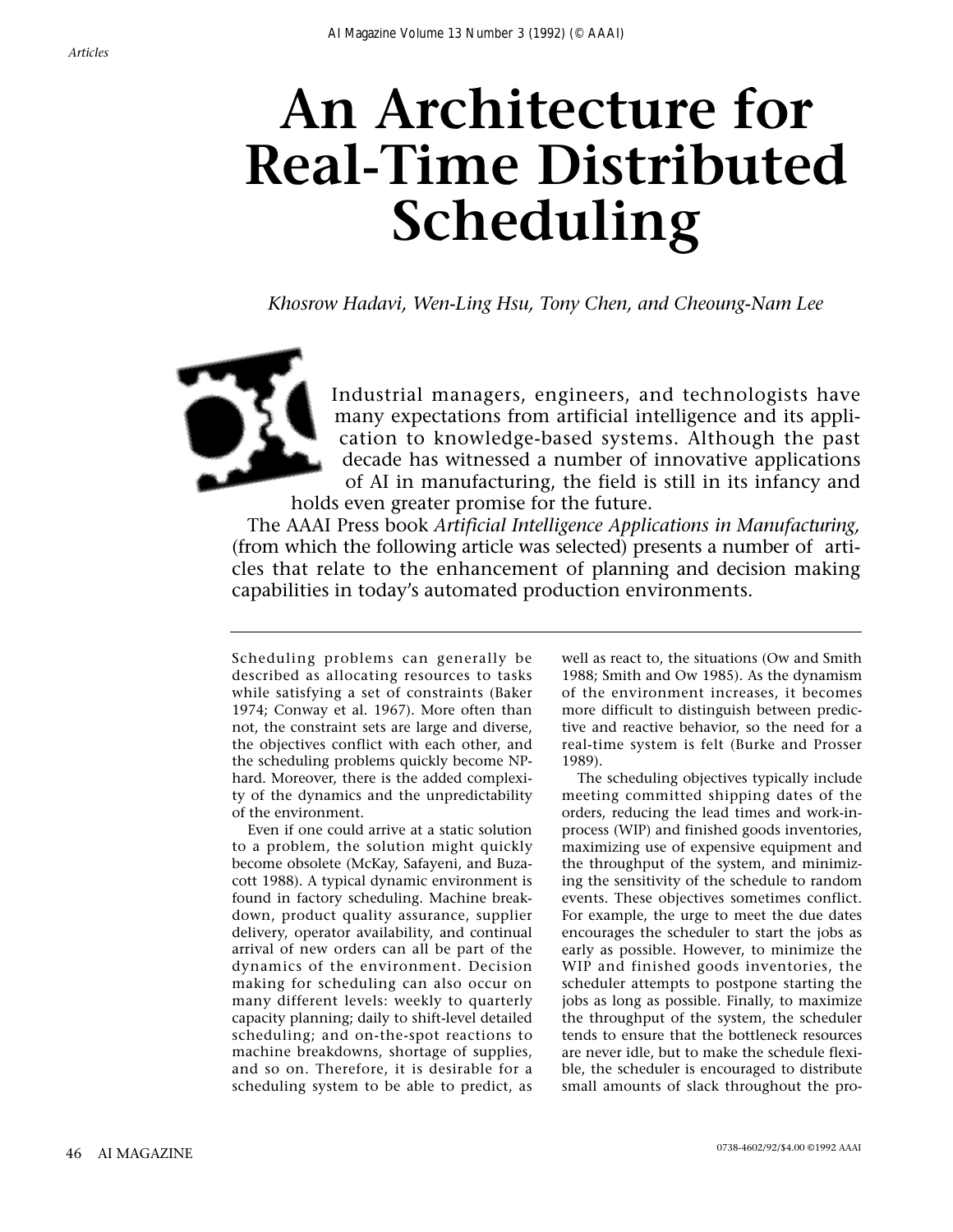cess plan of every order (Pinedo et al. 1991). These contradictions make it even more difficult to evaluate a given schedule. Therefore, it is desirable to have a scheduling system that is capable of observing the environment from different perspectives that stem from the different objectives. If such observations can be performed on a realtime basis, the different perspectives can provide immediate feedback to the scheduler and achieve better control of the manufacturing environment. A distributed architecture will best serve the need for providing multiple perspectives on a real-time basis.

*Production planning and scheduling has been one of the most difficult and challenging tasks for manufacturing management. Despite the advances in scheduling theory, many actual scheduling problems are still too complex to yield analytic solutions. Much of the difficulty stems from having to deal with a large set of diverse constraints and multiple objectives that are often conflicting and ill defined. Moreover, the dynamic and stochastic nature of the environment further contributes to the complexity of the task. In recent years, the AI community has investigated factory scheduling in depth, and various paradigms have been presented. However, most of this research focuses its efforts on heuristics and constraint satisfaction; little attention has been paid to the need for a realtime, distributed scheduling system. In this article, we discuss the importance of such needs and present a recursive architecture for real-time distributed scheduling. The new architecture, composed of planning agents, has a number of advantages over the conventional hierarchical, distributed, and subsumption architectures. Finally, we present the design and implementation of a system, called REDS (requirement-driven scheduling), and discuss how this design evolved. The application of REDS to a wafer fabrication factory is also discussed.*

support when and where it is needed.

**User Friendliness:** Provide a friendly interface to both humans and computer systems.

**Good Schedules:** Produce schedules that are nearly optimal according to the objectives.

In this article, we present a distributed architecture for realtime scheduling, called  $REDS<sup>2</sup>$  (requirement-driven scheduling), and describe how this architecture evolved. The distributed nature of the architecture provides the capability to attend to multiple perspectives simultaneously. In the next section, we summarize the

*…It is desirable for a scheduling system to be able to predict, as well as react to the situations…*

Of course, in addition to working in real time and providing multiple perspectives, a scheduling system must also include the following capabilities:

**Constraint Satisfaction:** Satisfy or, at least, attempt to satisfy various classes of constraints, ranging from management objectives to tool availability and vendor tardiness. This feature would indeed entail the ability to represent all the different classes of constraints.

**Flexibility:** Adjust or reconfigure the schedule when and if a perturbation changes the situation.

**Fuzzy and Incomplete Information:** Function with incomplete or uncertain information, take into account fuzzy information such as "high priority," and find or propose a schedule in the absence of complete information. (For example, vendor delivery dates might be approximate.)

**Fast Response Time:** Find a new schedule as quickly as possible when the situation changes. This capability is important for supporting interactive use.

**Abstraction of Information:** Coordinate the knowledge extracted from expertise residing in various parts of the manufacturing environment. Appropriate information should be presented by the system as decision

relevant approaches to scheduling in manufacturing. We then describe the kinds of scheduling problem we address and the principles used in REDS<sup>2</sup>. Next, we discuss the conceptual framework and architectures. Finally, we describe the implementation of REDS.

# **Previous Approaches to Scheduling in Manufacturing**

Both operations and AI researchers have suggested numerous approaches for solving factory scheduling problems. For decades, most of the scheduling literature presented analytic approaches. These approaches, aiming at optimal solutions, proved to apply to only a small subset of scheduling problems, those with highly idealized conditions and a small number of jobs and machines (Grant 1986; Graves 1981). Typical assumptions that were made include (1) the tasks to be performed are well defined and completely known; (2) resources and facilities are entirely specified; (3) sequences for tasks are well defined; (4) each machine is continuously available; (5) there is no rework; (6) each operation can be performed by only one machine on the shop floor; (7) there is no preemption; (8) the processing times of successive operations of a particular job might not overlap; and (9) each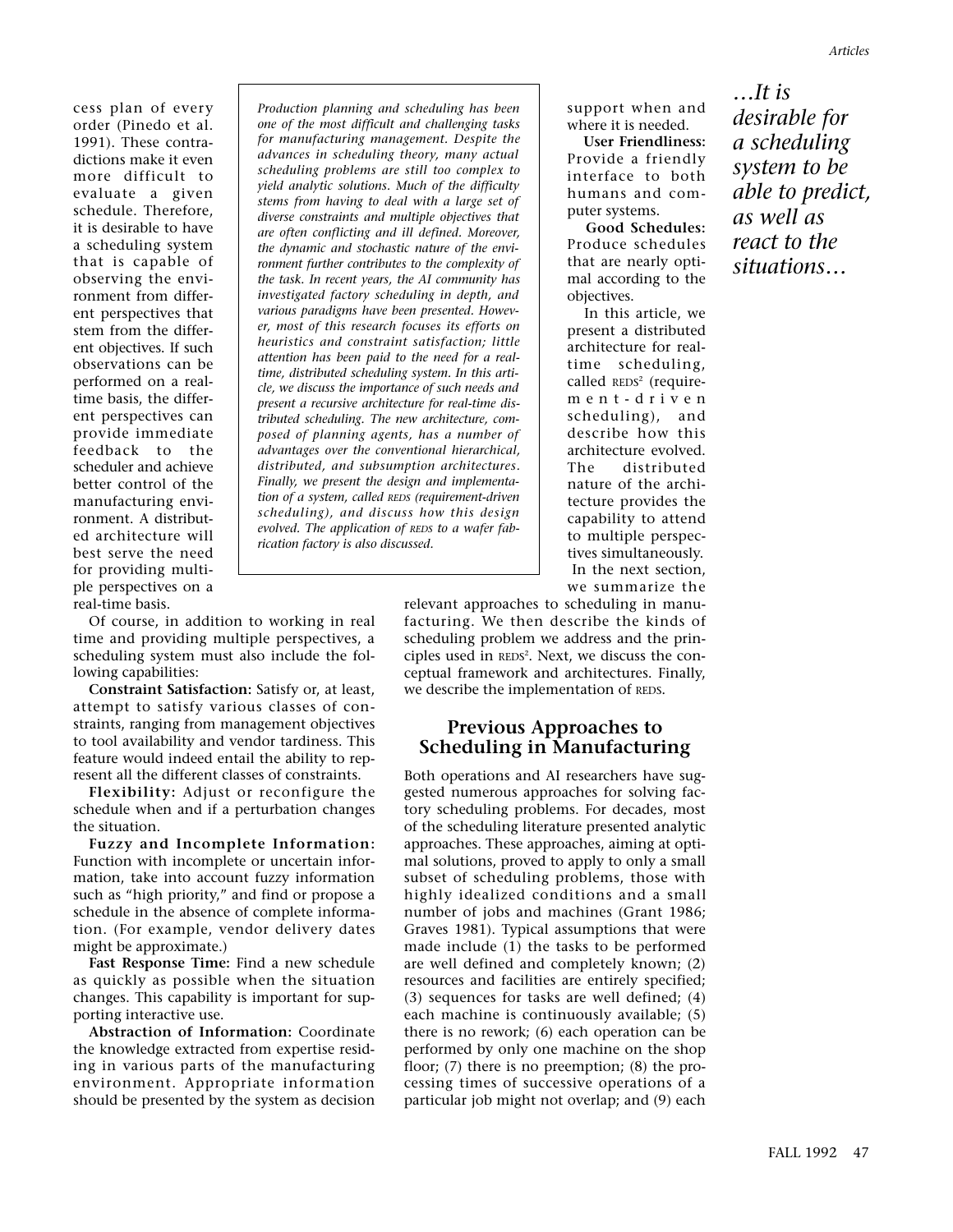# *In REDS, both predictive and reactive scheduling are incorporated…*

machine can handle, at most, one job at a time.

Although some of the assumptions might be reasonable in a given situation (for example, 1, 2, 3, and 7), the remaining assumptions might not. Most often, schedules generated with these idealized assumptions are inadequate in reality. In addition, problems dealt with in the analytic literature are often restricted to a small number of jobs and machines. In the real world, the numbers are significantly larger, and standard techniques such as enumeration, integer programming, or branch and bound quickly become computationally impractical. However, the theoretical aspects of this type of research can still contribute substantially to the design of a scheduling system. This contribution includes determining the computational complexity of the problems and developing efficient algorithms.

Some techniques derived from empirical research, such as the apparent tardiness cost (ATC) heuristic (Vepsalainen and Morton 1987) and the shifting bottleneck heuristic, also influenced later work by AI researchers in manufacturing scheduling (Adams, Balas, and Zawack 1988). In recent AI research, heuristics and rich domain knowledge have been used to find satisficing solutions to scheduling problems whose size and complexity are more realistic (Kanet and Adelsberger 1987; Hadavi, Shahraray, and Voigt 1990; Hsu et al. 1990; Mer et al. 1986).

Constraint satisfaction has been a dominant issue among these methods. Systems such as ISIS view scheduling from a single, order-based perspective (Fox, Allen, and Strohm, 1982; Fox 1983; Fox and Smith 1984) and use knowledge-intensive search techniques along with a rich constraint representation. OPIS addresses the weakness identified within ISIS by providing multiple perspectives with the ability to dynamically shift between perspectives. OPIS outperformed schedulers that relied on a single perspective (Ow and Smith 1988). However, by scheduling all the operations of a critical order or a critical resource, OPIS assumes that all these operations are critical. Rarely does one entire job or resource remain critical indefinitely

(Burke and Prosser 1989). Some resources only become critical over certain time intervals. Job criticality often occurs only over a subset of the operations of the orders (Pinedo et al. 1991; Burke and Prosser 1989). Furthermore, at any given moment, OPIS only considers a single perspective.

Even though the concept of a shifting bottleneck (Adams, Balas, and Zawack 1988) was discussed in Smith et al. (1986), it was never addressed in OPIS. In the Cortex project (Sadeh and Fox 1989a), the activity-based approach was proposed. This approach uses multiple perspectives and considers shifting bottlenecks by lookahead techniques. However, this approach has never been implemented in a real system.

DAS (Burke and Prosser 1989) is a planning and scheduling system formulated as a layered and distributed asynchronous system. It decomposes the scheduling problems across a hierarchy of communicating agents. DAS does not differentiate between prediction and reaction because one might consider scheduling a task that requires continuous reaction. Much of the problem-solving effort focuses on conflict resolution. Meeting due dates is the primary scheduling objective and is treated as a preference constraint. Even though various dispatching strategies are included in DAS, the scheduling process does not pay much attention to other objectives, such as machine use, inventories, and cycle times.

Finally, neither the AI community nor the operations research community has paid much attention to order release control (Glassey and Redsende 1988). In most of the literature, no distinction is made between job arrival and job release, even though it has been proven that job release control plays a significant role in producing good schedules (Glassey and Redsende 1988). With good job release control, it is possible to reduce job waiting times and WIP and finished goods inventory levels. Good job release control also helps to shorten cycle times but still allows due dates to be met (Hadavi and Shahraray 1989).

In REDS, both predictive and reactive scheduling are incorporated along with a release control strategy called FORCE (factory order release control and evaluation) (Hadavi and Shahraray 1989). REDS also provides an order perspective and a resource perspective in real time. In the next section, we present the principles used by  $REDS<sup>2</sup>$  and discuss how the architecture of REDS<sup>2</sup> has evolved from requirement-driven scheduling to real-time distributed scheduling.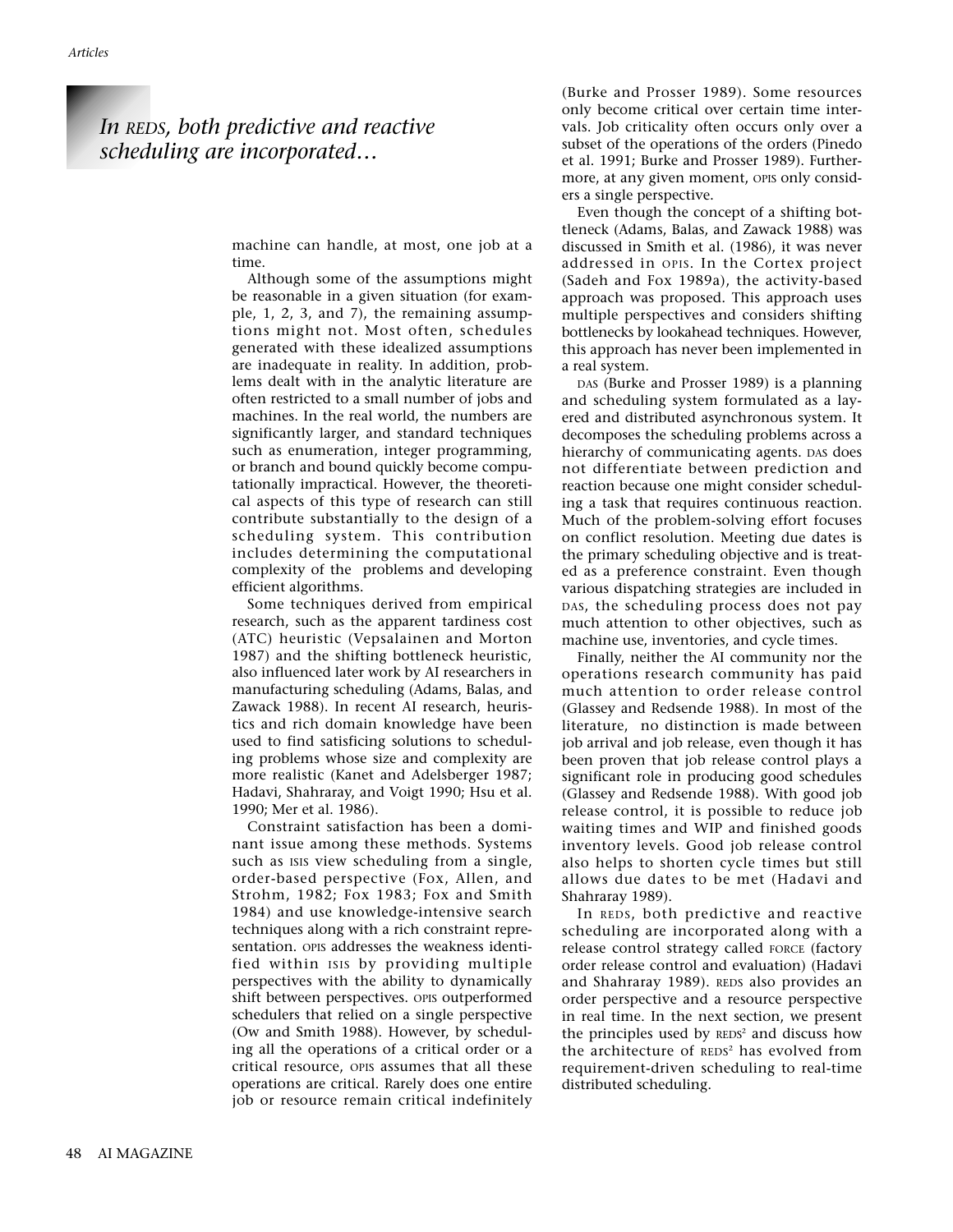# **The Scheduling Problem**

REDS is designed to work in a variety of different environments, such as batch manufacturing and job shops. REDS has been used in factories such as a very large-scale integrated development line and a job shop mask manufacturing plant. Prototype REDS systems have also been implemented for a printed circuit board (PCB) assembly factory and a plastic molding shop. The scheduling tasks that REDS deals with include capacity planning, finite capacity scheduling, and sequencing for each machine. In addition to the multiple objectives and the diverse set of constraints mentioned earlier, REDS also needs to deal with other dynamics, such as process plan changes, rework, and dynamic test lots.

# **The Principles**

The primary goal of REDS is to perform the scheduling task robustly but still meet the management objectives. Robustness implies that the schedules generated are feasible and that the scheduler can react to changes on the shop floor by minimally revising existing schedules. The management objectives are meeting due dates, reducing WIP and finished goods inventories, reducing product cycle times, and maximizing machine use. REDS integrates both AI and operations research techniques in its design. The major design principles used in REDS are discussed in the following paragraphs.

**Abstraction of Constraints and Time:** The fundamental structure used for representing constraints and schedules is a temporal tree structure, as shown in figure 1. Each node corresponds to an interval of time, and its children nodes correspond to subintervals of this interval. The intervals corresponding to the children of a node form a partition of the interval corresponding to the node. Each type of resource has its own temporal constraint tree. The schedule is also represented as a temporal schedule tree.

In a temporal constraint tree, each node *i* has an associated constraint pool *CP*(*i*). For every descendant *j* of *i,* a mapping, *aji,* exists from *CP*(j*)* to *CP*(i*).* This mapping is referred to as an *abstraction function.* Constraint pools at different levels of the tree reflect different levels of abstraction. To plan activities farther in the future, REDS checks the constraints at higher levels of abstraction, but to make schedules for the near future, REDS goes down to the detailed constraint pools and makes sure the schedule is feasible (Hadavi, Shahraray, and Voigt 1990).



*Figure 1. A Temporal Constraint Tree.*

**Abstraction of Orders:** After an order enters the system and before the order is ready to be released, REDS performs a preprocessing step on the order. This step sets up an interval of possible starting times for the order and creates an essence function for the order. The *essence function* of an order is defined by the critical resources required to complete the order and the time intervals required for the critical resources to meet the desired due date. For example, time needed at bottleneck work centers, inventories, and special jigs and fixtures that are needed can contribute to the essence function of an order (Hadavi, Shahraray, and Voigt 1990). This essence function is an abstraction of the order.

**Release Control Strategy:** REDS incorporates FORCE, its release control strategy, into its scheduling process. FORCE tries not to release a job to the shop floor until it is certain that the job will be worked on. The primary purpose is to reduce the cycle times as much as possible. The concept of *continuity index*, or *ci*, a function of the processing time of every step allocated in the shop and the expected completion time for an order, is introduced in FORCE. Each order has a set of continuity indexes associated with it throughout its life cycle. These indexes change over time according to the dynamics of the manufacturing environment. FORCE also changes its releasing strategy accordingly, by observing the aggregated *continuity indexes profile*. In essence, this profile is an index of aggregated manufacturing parameters. We performed an extensive study to find the optimal release strategy. A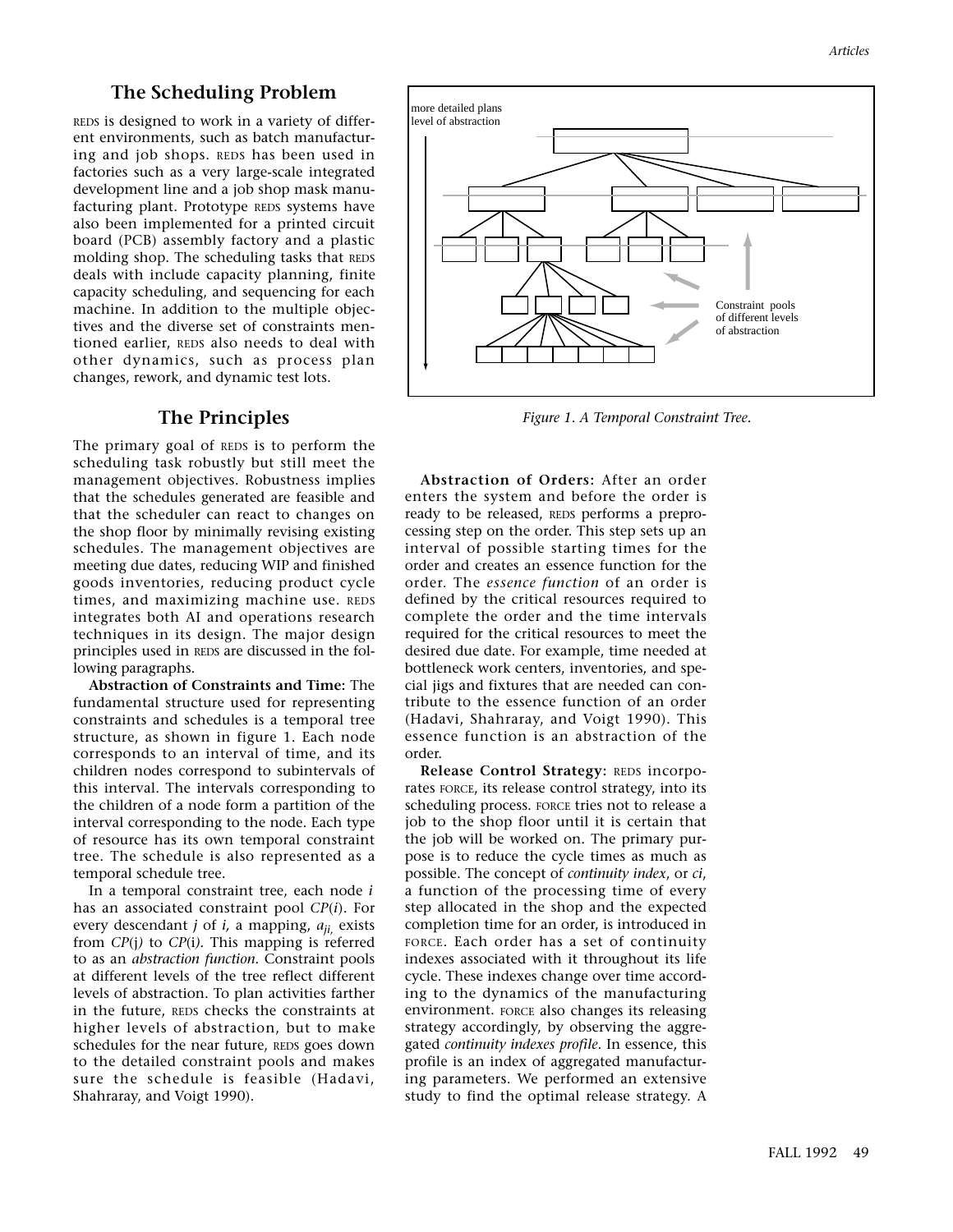#### *Articles*

*The event handler is the center of the system.*

more detailed description of FORCE can be found in Hadavi and Shahraray (1989).

**Constraint-Directed Reasoning with Multiple Perspectives:** The temporal constraint tree of each resource provides a single resource profile, and the aggregated temporal constraint tree provides an aggregated resource profile for each type of resource. This information provides a resource perspective for the scheduling system. Using this perspective, we implemented the capacity watcher in the distributed version of REDS, namely REDS<sup>2</sup>. A *capacity watcher* continuously observes the capacity of all the resources and sends warning messages when certain resource overloading is detected. The scheduler then can take either preventive or reactive measures, depending on when the overloading occurs. For example, when a machine overload is predicted, the load-leveling strategy is taken, and such an overload is avoided (Hadavi and Lehnnert 1987). By examining all the required critical resources in the essence function, an order perspective is provided to the scheduler. The scheduler then determines the earliest feasible schedule for an incoming order.

In contrast, FORCE uses continuity indexes to ensure an order is not released too early. With this order perspective, the order watcher was implemented in the distributed version of REDS. The order watcher continually observes and updates the order's status. When an event occurs, a reactive action is triggered at the most relevant level, and the effect of the event is either propagated or accommodated. Such an event can be a new order entry, a machine breakdown, inventory shortages, or a machine overload.

For example, in the event of a machine breakdown, the capacity watcher signals the event handler to pay attention to the affected orders; the order watcher updates the order's status. If the status of the order changes significantly, the effect is propagated, and some orders with lower priority might have to be delayed or suspended. Conversely, when a critical resource is underused, some new orders might be released.

# **Conceptual Framework of REDS**

The basic conceptual framework of REDS divides the scheduling task into four subtasks, each performed by a separate module: (1) preprocessor (PPR), (2) feasibility analysis (FA), (3) detailed scheduler (DS), and (4) sequencer (SEQ). To make the concepts more concrete, we illustrate here what actually happens when a new order enters the system.

For detail on this topic, the reader is referred to Hadavi, Shahraray, and Voigt (1990). There are two modes of REDS operation: predictive and reactive. First, we explain how the four subtasks work under the predictive mode and then how the reactive mode operates.

#### **Predictive Operations**

At the time of order entry, REDS tries to fit the new order into the existing schedule by maintaining the stability of the schedule as much as possible. A schedule is more stable if it requires fewer changes to insert a new order.

The PPR module performs a backward scheduling of this order by coordinating all the sublots and the merge points. It also checks for some important constraint violations. PPR acts as an online editor to make sure that none of the requirements posed by the order is unrealistic.

After preprocessing, the FA module constructs the essence of the order. The order's essence is an abstraction of all its critical resource requirements, including bottleneck work centers, inventory items that are expensive and hard to get, and tooling. During the FA phase, if used interactively, the system maintains a dialogue with the user to find ways to meet the order requirements. This task is done by relaxing certain constraints, such as setting due dates, adding shifts, changing the quantities, and so on. If the system is not used interactively, REDS itself makes a reasonable decision based on some cost procedure that seeks the lowest cost.

The FORCE control release strategy is embedded in the FA module. FORCE is an algorithm that tries to find near-optimal release dates for the incoming orders. It attempts to maximize machine use as well as the percentage of the orders completed on time (Hadavi and Shahraray 1990).

In summary, FA can produce one of the following results: (1) No serious problems are detected. (2) Some problems are detected; relaxing some constraints will solve the problems. The required relaxation is recommended. (3) Problems detected are so serious that it would be unwise to fulfill this order.

After FA, DS works with the recommendation given by FA and produces a more detailed schedule by checking all the lower constraint levels that FA overlooked. By this point, FA should have removed all the critical problems.

This more detailed schedule is constructed by DS at lower levels of the time horizon. For example, if FA builds a schedule at the monthly level, DS will define a portion of the sched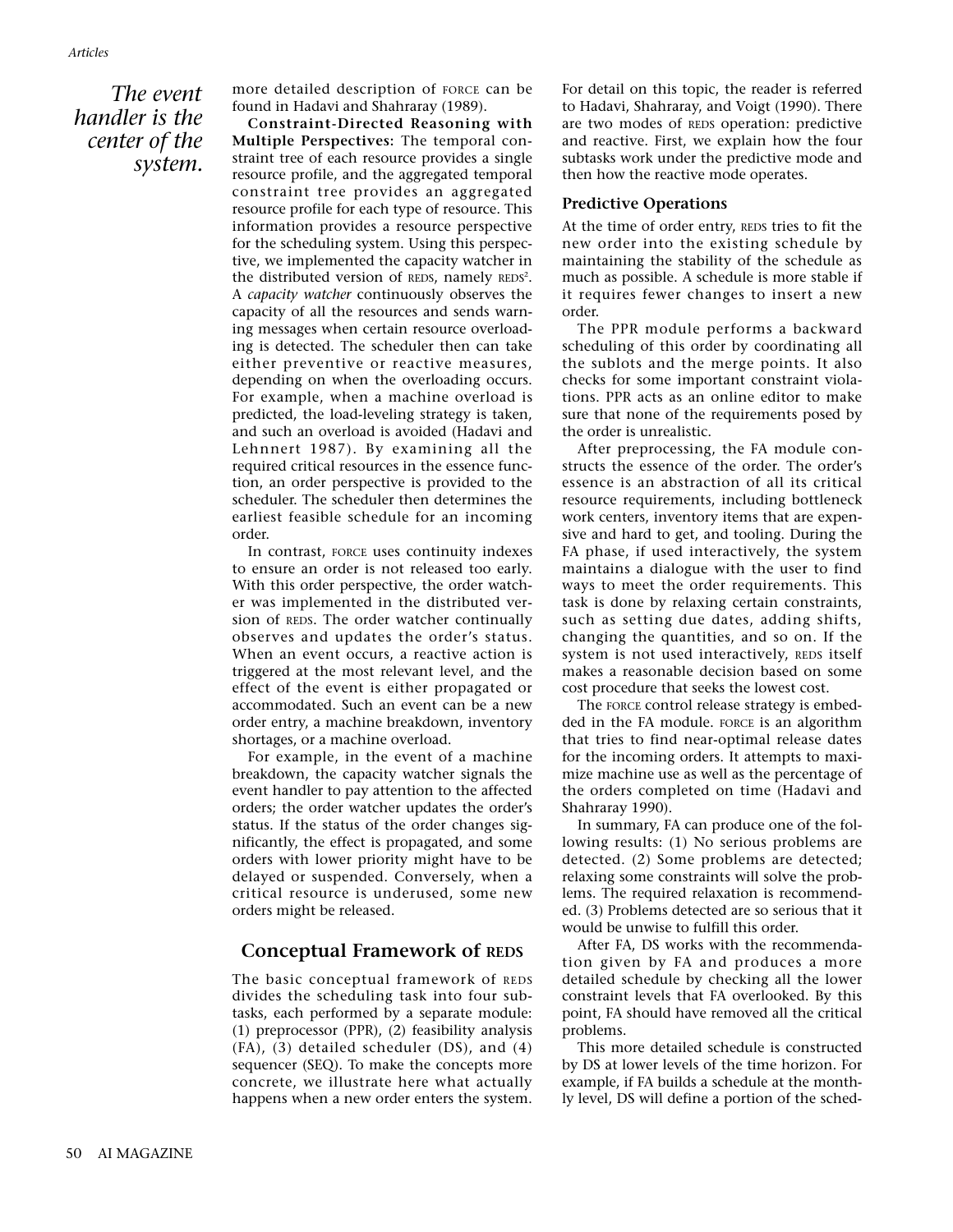ule at the daily or the shift level. DS operates based on the principle of *least commitment planning:* In the immediate future (for example, the next few hours), the schedule is produced at the shift level, whereas in the farther future (for example, the next few weeks), only a weekly schedule is maintained. Hence, only a limited part of the schedule is committed.

This strategy makes it easy to change the schedule and reduces the probability of backtracking when unexpected but inevitable events occur that require revising the schedule. It also prevents too much effort from being spent on preparing detailed schedules that might soon become obsolete because of situation changes on the shop floor.

Finally, the order, blended with all the other orders in the detailed schedule, is passed to SEQ. This detailed schedule is a set of bindings of operations, resources, and a time period. Consequently, given a time period and a resource, a list of assigned operations exists. SEQ's task is to determine which of the operations listed for the current time period should be dispatched next.

SEQ contains a lot of domain-specific information regarding lot combination, setup times, choices of machines to use, and ways to avoid problems (for example, rerouting). The objectives of SEQ are to optimize the throughput, maximize machine use, and minimize flow time and WIP. A *dynamic sequencing rule* (DSR) was developed to determine an effective priority rule for sequencing. By applying DSR, sequencing decisions are made in real time to respond to constantly changing conditions within manufacturing environments. (See Shahraray [1987] for a more detailed description of DSR.) The schedule produced by SEQ contains minute-byminute operations on the shop floor. The output of SEQ goes directly to the operators on the shop floor.

In summary, REDS forms the abstraction of orders and resources during the preprocessing phase. Meeting due dates is the major objective in this phase. FA provides release control in the hope of meeting other management objectives, such as reducing cycle times and WIP and finished goods inventories yet meeting due dates. FA also pays attention to the most critical constraints and leaves the rest of the constraints for DS to check. DS assures the validity of the schedule. SEQ receives the dispatch list in real time and makes locally optimal decisions with regard to overall management objectives.

#### **Reactive Operations**

In the reactive mode, all four modules listen



*Figure 2. REDS System Architecture.*

to the disturbances coming from the shop floor. Each one behaves in its own way depending on.. the complexity of the event and its horizon of impact. Their reaction times are all real time in the sense that from the user's point of view, no noticeable delay is observed. Needless to say, the actions taken by the higher-level modules respond to longer-term impacts. For example, in case of a machine breakdown, SEQ immediately tries to reroute lots and change the priority values of the affected lots. In the mean time, the planning module, DS, wakes up and starts checking on the impact of the breakdown. If necessary, the schedule is reconfigured by DS. FORCE also tries to see how much of a problem this breakdown causes as far as future orders are concerned. If necessary, it limits the entry of new incoming orders until the problem is solved.

It should be noted that all these actions are going on independently and autonomously to ensure that both short-term and long-term impacts of the problem are addressed. The average rate of events arriving from the shop floor is on the order of 50 to 100 events each minute. However, at certain periods during the day, the rate can be as low as 10 to 20 events each minute. The distribution is far from uniform and is closer to a hyperexponential distribution. These events include machine loading, unloading, breakdown, maintenance rework, scrap, and new orders.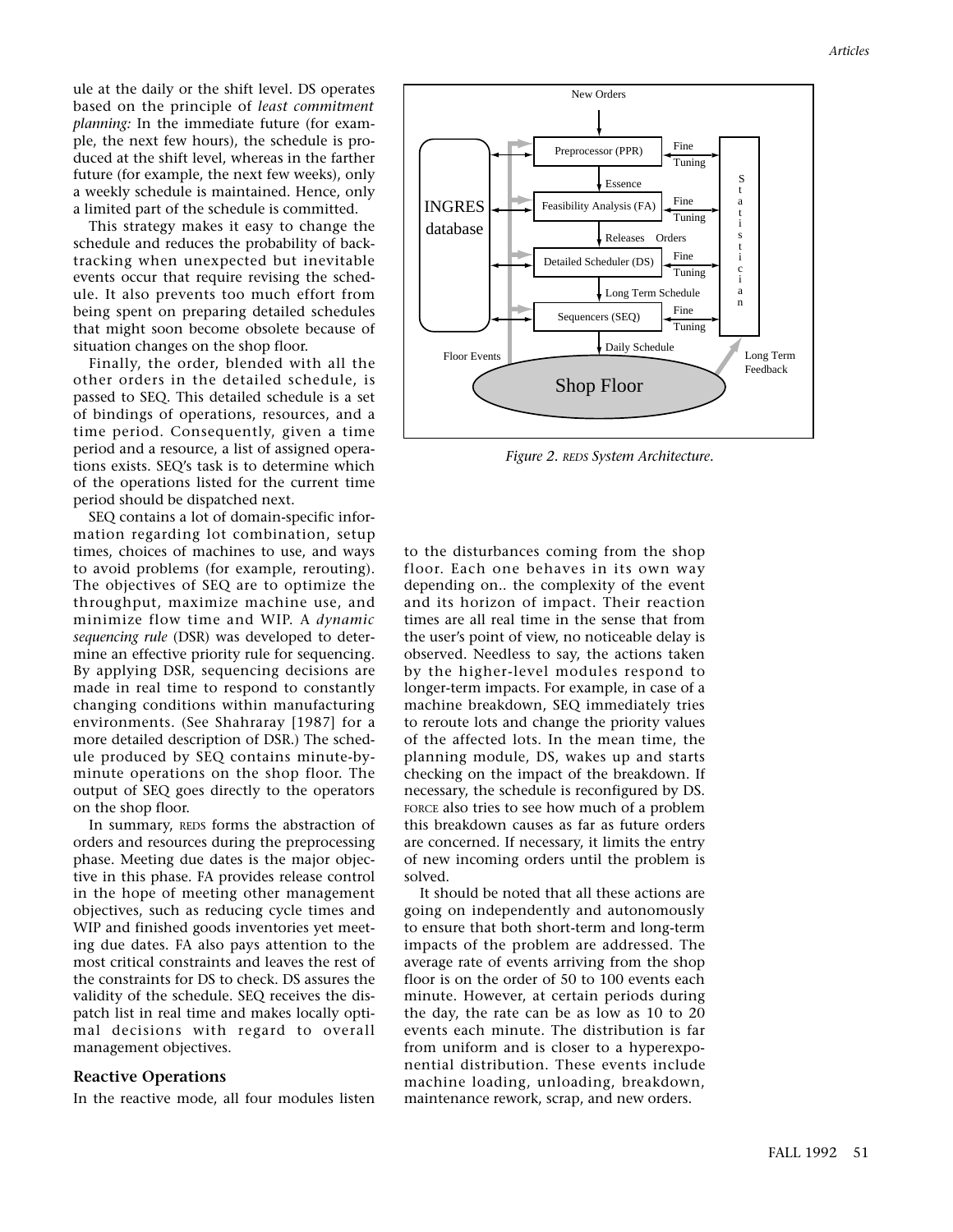

*Figure 3. A Planning Agent.*

# **The Architecture**

In this section, we discuss the two versions of REDS: REDS, the first version of the system, and  $REDS<sup>2</sup>$ , the current distributed system.

#### **First Generation of REDS**

Two versions of REDS have been implemented using the same conceptual framework. Architectures used in both versions can be viewed as shock absorbers in the sense that disturbances at lower levels of the temporal resource abstraction tree are dampened at low levels of the hierarchy and do not often propagate to the higher levels. The architecture of the first version is shown in figure 2.

The REDS architecture is roughly hierarchical; each module corresponds to the scheduling task described in the conceptual framework. However, it is not a strict hierarchy because information feeds back directly to different levels of the hierarchy without traversing the intermediate nodes. The lowest decision-making level reacts to events first and remedies the situation if possible. Because higher decision-making levels deal with higher levels of abstraction, the higher decision-making levels intervene when the original abstraction is disturbed beyond remedy by incoming events. The intent of the *statistician module* is to monitor, analyze, and correct long-term shop floor problems. The implementation of the first REDS ties the statistician to the sequencer only.

Problem corrections can be proposed by the statistician in two ways: (1) signaling different modules of REDS about a newly found bottleneck work center or (2) alerting management about certain quality problems. For example, a machine that is down for more than 60 percent of the time is reported. (For a more detailed description of REDS, see Hadavi, Shahraray, and Voight [1990]).

Although this architecture was effective for its applications, multiple perspectives of the shop floor could not be maintained simultaneously. At any given moment, REDS can pay attention only to a single perspective. We felt that the dynamics of the environment could not be reflected in a timely fashion. Therefore, a real-time distributed architecture was designed for REDS<sup>2</sup> using the same conceptual framework.

#### **REDS2 : Requirement-Driven Scheduling and Real-Time Distributed Scheduling**

With <code>REDS2</code>, we introduced the concept of using a planning agent (PA) as a generic structure for designing each module. Each agent has its own clearly defined task. With a consistent structure for each module, we proposed a recursive structure for the overall design. Because it is often difficult to categorize a system into a single class of architecture, we describe REDS<sup>2</sup> as a distributed system with an implicit hierarchy.

Most systems are really hybrid, exhibiting different architectures when different aspects are examined. The subsumption architecture (Brooks 1986) is a typical example. It appears to be hierarchical when used for control, but each layer can function as an independent autonomous agent when necessary. In some situations, one layer might exercise control over the others by inhibiting communications. The major difficulty with this architecture is that each layer needs to have perfect information about the responsibility and the authority of the other layers to take control without causing chaos.

With <code>REDS2</code>, each PA consists of a scheduling gene and a number of input and output. A scheduling gene has two components: a predictive element and a reactive element. The *predictive element* performs its routine task, and the *reactive element* reacts to irregular incoming events.

Each PA is an independent and autonomous process. Its task is assigned by agents from the module on the next-higher level. Input for each PA include signals from the shop floor, other agents, or humans. Each PA also receives input from the statistician module. Finally, the output of PA is sent to the immediate lower-level module. The output is observed by the immediate higher-level module and the statistician module without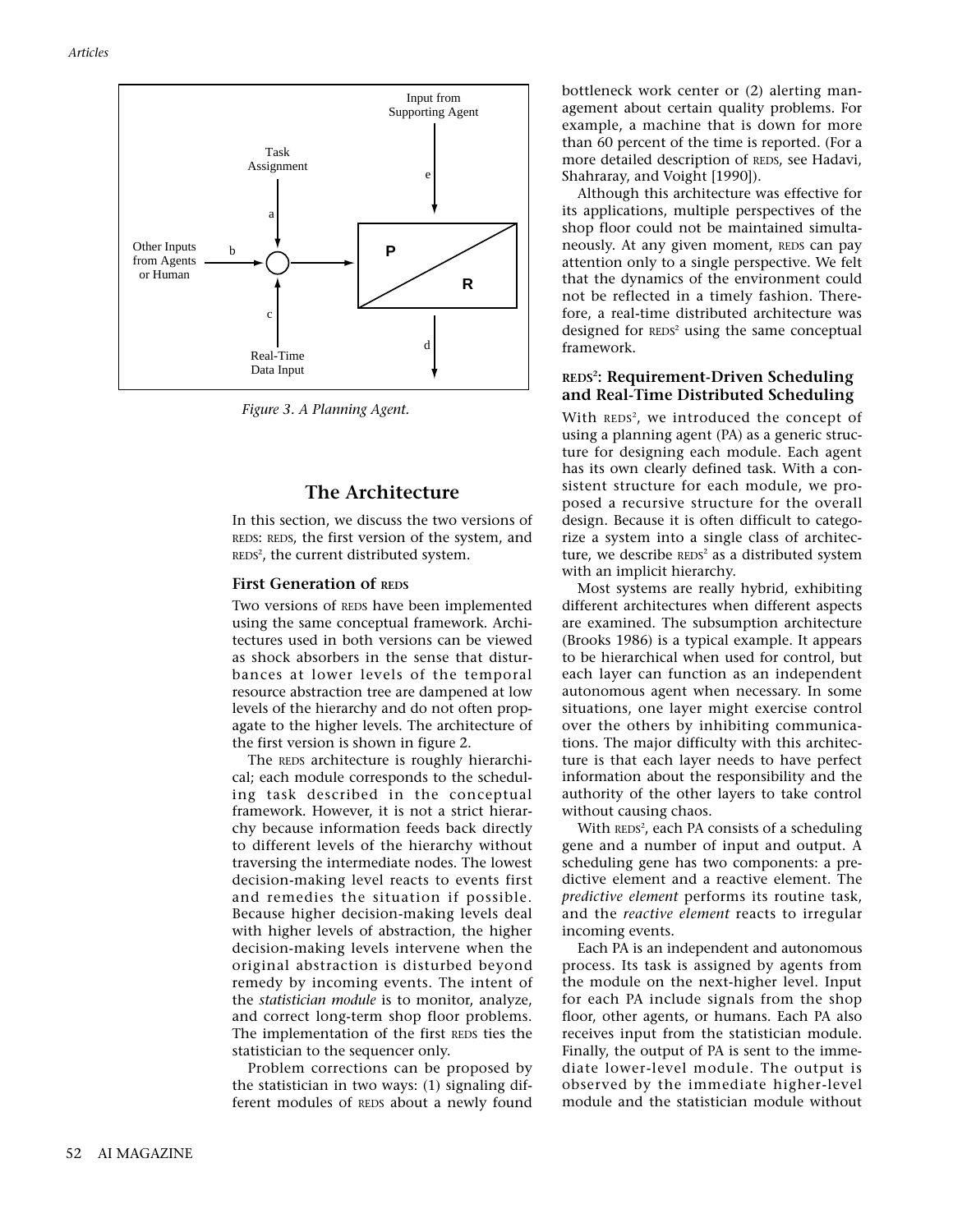

*Figure 4. The Recursive Structure.*

the awareness of PA. Figure 3 depicts the PA structure.

In figure 4, a recursive structure of PAs is embedded in the REDS conceptual framework. Each module (PPR, FA, DS, and SEQ) is an instance of PA, operates autonomously, and corresponds to a distinct independent software process. An implicit hierarchy exists among PAs. Although similar to the subsumption architecture in a hybrid system, our architecture works better because every module has a well-defined responsibility, reacts to incoming signals independently, and communicates with the others through a broadcast channel. Each module is unaware of the existence of the other modules. Coordination is much more efficient when no agent takes control over the others.

Based on the concepts of PAs and requirement-driven scheduling, we implemented a real-time distributed scheduling system. In the next section, we describe the scheduling system REDS<sup>2</sup> and its functions.

# The System: REDS<sup>2</sup>

 $REDS<sup>2</sup>$  is implemented as an open system. It communicates with its external environment through a commercial database. It interacts with users and allows interactive scheduling. REDS<sup>2</sup> can also change its behavior at the request of a system manager during run time.

#### **REDS2 Kernel**

In this subsection, we describe the  $REDS<sup>2</sup>$ system kernel and its external environmental interface.

The system kernel includes six system-level servers: three scheduling servers and three communication servers. The scheduling servers are the *order watcher,* the *capacity watcher,* and the *event handler*. The communication servers are the *data collector,* the *shop floor controller,* and the *order-entry handler*. Interfaces with the external environment include three user-level interfaces and the interface with the WIP tracker. COMETS, a commercial software product, is used as the WIP tracker. Figure 5 shows the functional diagram of REDS<sup>2</sup>.

**REDS2 Operation.** A new order arrives in the system through order entry and is sent to the order handler. The order handler performs the preprocessing tasks on this order. The output is then sent to the event handler. Some of the information (for example, process plan, routing) is also sent to the WIP tracker. The event handler takes the order with preprocessed information and stores it in a job pool. When lot move in or move out occurs, the event handler triggers the order watcher. The sequencer is a part of the event handler. It generates the dispatch list in detail for every machine.

Both the sequencer and the capacity watcher can request a job release by signaling the order watcher. The order watcher then attempts to release a job from the job pool by considering resource capacities provided by the capacity watcher. When the release conditions are satisfied, the order watcher releases a job to the sequencer; otherwise, it waits until the conditions are satisfied.

**The Scheduling Servers.** The order watcher and the capacity watcher perform the most important tasks for planning and scheduling. The order watcher tracks all orders and their continuity indexes. It determines when to release a job as well as which order to revoke when necessary. It consists of two modules: the planning server and the scheduling server. The planning server deals with higher levels of the temporal schedule tree, and the scheduling server deals with lower levels of the tree. Detailed constraints such as lot process route are considered by the scheduling server.

The capacity watcher updates the remaining capacity of every work center. Whenever a capacity overload or underload is detected by the capacity watcher, it sends a request for load balancing to the planning module of the order watcher. Together, the capacity watcher and the order watcher provide the profiles for resources and orders. REDS<sup>2</sup> allows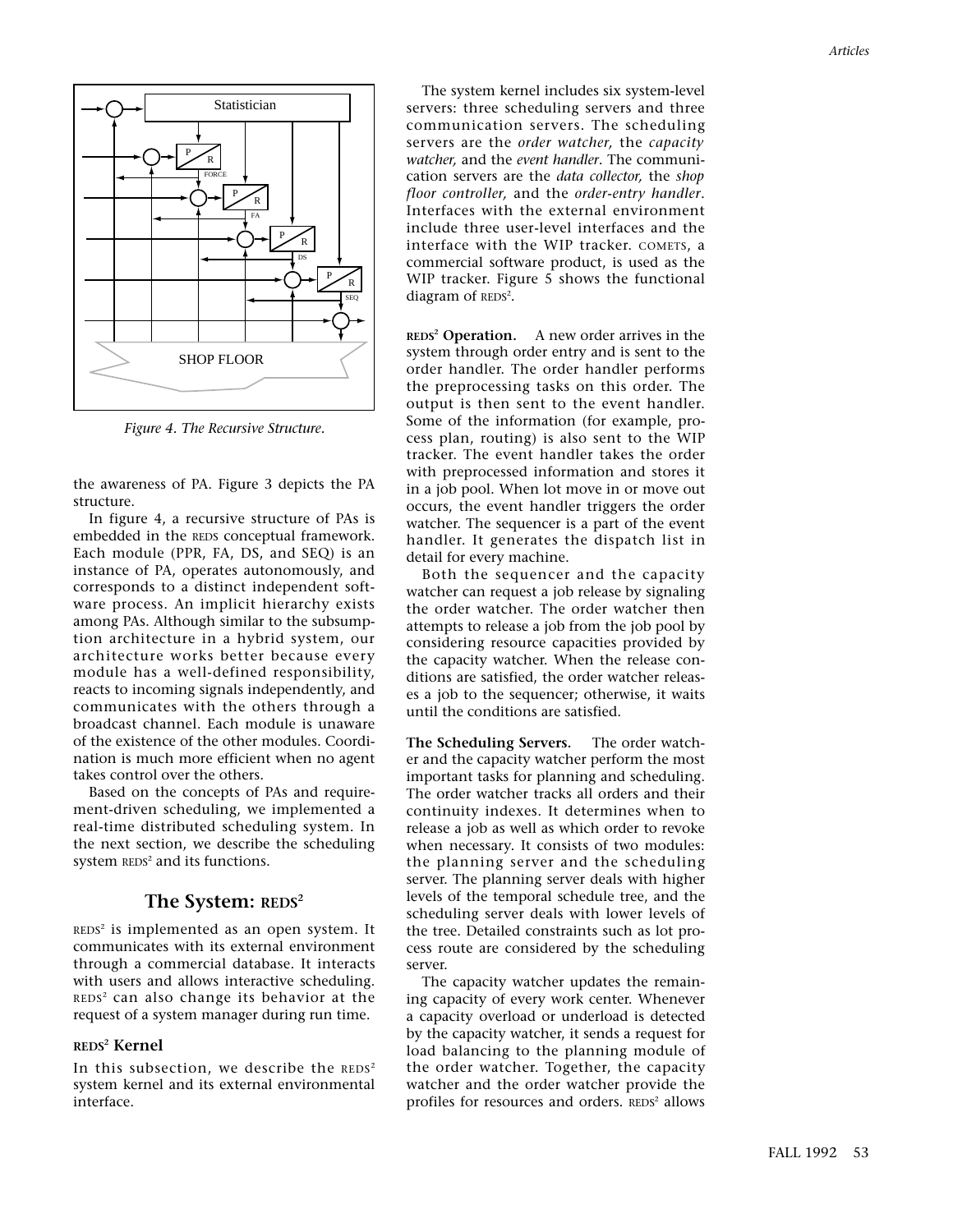

*Figure 5. REDS2 System Architecture.*

multiple planning servers and capacity watchers to operate in parallel. This approach gives sufficiently good performance to allow scheduling to be performed in real time.

The event handler is the center of the system. It communicates with other servers and the shop floor. It handles lot tracking; sequencing; shop floor exception handling; and *housekeeping,* tracking all the shop floor information and updating the database. When an exception such as a routing change occurs, it relays the exception information to the appropriate server. The sequencer, embedded in the event handler, generates a lot dispatch list on request and sends it to the shop floor through the shop floor controller. The sequencer uses DSR in dispatching.

The event handler has an interpreter that any user can employ to describe process operation requirements. This interpreter takes a *functional script* as input and interprets it using a preloaded user library or other external programs (a *script* is a group of function calls in a Lisplike language. This approach enhances system adaptability and maintainability for the following reasons: First, each function represents a knowledge chunk. This chunk can be an operational strategy, a set of heuristics, or routine data. Therefore, the factory-specific control knowledge can be captured in a script that is separate from the REDS kernel. This knowledge can be modified by changing the script while  $REDS<sup>2</sup>$  is running. Furthermore, metascheduling strategies can

be put into a script so that various scheduling strategies can be tried depending on the conditions of the shop floor.

Second, the interpreter has an if-then rule structure that is used in the following two circumstances: (1) describing the incoming floor events (one can associate the semantics of an event with a script, allowing flexible reaction to shop floor dynamics) and (2) scheduling real-time operations (this script is similar to the UNIX CRON table). When an if part is a time pattern, the associated script is executed at the time specified. REDS uses this rule to schedule housework, such as database archives and periodic lot evaluation.

**The Communication Servers.** The data collector, the shop floor controller, and the order-entry handler are the communication processes.

The data collector is one gateway to REDS from the external environment. The WIP tracker sends data to the data collector. It then formats the data for REDS. The shop floor controller controls the shop floor activities, such as dispatch or shop floor status query. The order-entry handler takes care of the interface between the user, the shop floor, and the REDS kernel. It confirms and preprocesses order information to be sent to the shop floor and the REDS kernel. It also guarantees data consistency between REDS and the shop floor.

**User-Level Interface Programs.** There are three types of user interface programs: *system utilities–user programs*, the *floor activity monitor*, and *order entry.* System utilities and user programs are used for support tasks, such as constructing calendars for scheduling. Another user program allows the user to manually schedule the orders. The floor activity monitor is used for system administration. It consists of a communication interface and a logging facility. The user can monitor the REDS<sup>2</sup> software processes and can communicate with these processes by sending messages to them. The floor activity monitor was originally designed for debugging purposes only. However, it was expanded to cover more user requests, such as changing a server's behavior. The order-entry user interface is a customized design to help the user create orders.

#### **Coordination**

Coordination is one of the most important tasks in any distributed system. In REDS<sup>2</sup>, coordination is achieved by information sharing and message passing. Currently, a central database is shared by all the processes in  $REDS<sup>2</sup>$ .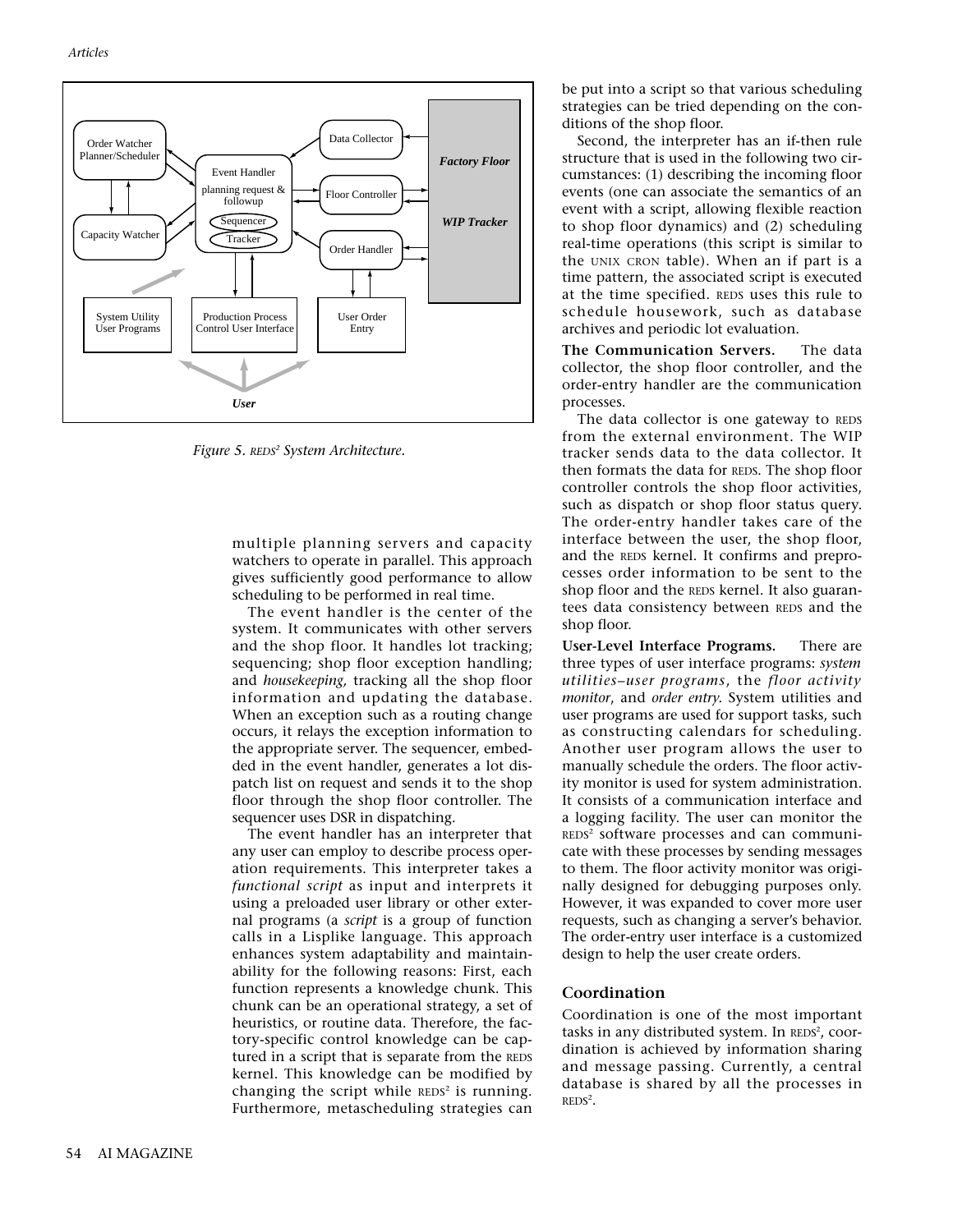# *The push and pull behavior of REDS2 is similar to that of a justin-time system.*

## **Push and Pull**

The push and pull behavior of  $REDS<sup>2</sup>$  is similar to that of a just-in-time system. Job orders are pushed onto the shop floor whenever they're ready to be processed. REDS<sup>2</sup> pulls orders from the job pool when the shop floor can efficiently support the processing of more jobs. At the planning level, the event handler issues job release requests regularly, in a way similar to a push. When the capacity watcher detects that resources are underused, it issues a request to pull out an order to process. At the scheduling level, when an order is unable to meet its due dates, its priority rises so that the order is pushed and preempts other orders. Conversely, when an order is expected to finish earlier than scheduled, its priority drops, and it might be pulled so that critical resources can be allocated to other orders with higher priority.

#### **Implementation**

Even though REDS was initially designed for small job shops, it is currently being used for VLSI pilot lines and a mask manufacturing facility; a prototype of it was also built for PCB assembly lines. In all these applications, the major difference is the SEQ module. All the other modules are functionally the same but include some minor adjustments to satisfy local user demands.

Of all these applications, the VLSI line is probably one of the most difficult areas for producing and maintaining good schedules. In such environments, the process plans and processing times are vaguely defined; machine breakdowns are frequent; rework, lot splitting, dynamic test injection, and limited block times are common; and the products are sensitive to machines so that choices of which machines to use change dynamically. Moreover, many bottleneck machines exist in VLSI lines, the bottlenecks shift from time to time, and the processes are reentrant.

## **Conclusion**

In this article, we described the conceptual framework for REDS and its two implementations. The major contribution of the frame-

work is that it covers all scheduling activities from planning to finite scheduling. Moreover, REDS includes a release control strategy. These planning and scheduling activities use several levels of abstraction to achieve the desired goals. In this way, avoiding resource conflicts is not the sole concern at all times. At the planning level, some minor conflicts can be allowed, but at the sequencing level, all conflicts need to be resolved. The hybrid architecture, along with the real-time system design, supports our multiple perspectives for scheduling. Both implementations have been operational in a variety of factories and have proven to be successful.

#### **References**

Adams, J.; Balas, E.; and Zawack, D. 1988. The Shifting Bottleneck Procedure for Job Shop Scheduling. *Management Science* 34(3): 391–401.

Baker, K. R. 1974. *Introduction to Sequencing and Scheduling.* New York: Wiley.

Brooks, R. A. 1986. Robust Layered Control System for a Mobile Robot. *IEEE Journal of Robotics and Automation* RA-2(1).

Burke, P., and Prosser P. 1989. A Distributed Asynchronous System for Predictive and Reactive Scheduling, Technical Report, AISL-42, Univ. of Strathclyde.

Conway, R. W. 1967. *Theory of Scheduling*. Reading, Mass.: Addison Wesley.

Fox, M.S. 1983. Constraint-Directed Search: A Case Study of Job Shop Scheduling, Technical Report, CMU-RI-TR-83-22, Robotics Institute, Carnegie-Mellon Univ.

Fox, M. S., and Smith, S. F. 1984. ISIS—A Knowledge-Based System for Factory Scheduling. *Expert Systems* 1(1).

Fox, M. S.; Allen, B.; and Strohm, G. 1982. Job Shop Scheduling: An Investigation in Constraint-Directed Reasoning. In Proceedings of the Third National Conference on Artificial Intelligence, 155–158. Menlo Park, Calif.: American Association for Artificial Intelligence.

Glassey, C., and Redsende, M. 1988. Closed-Loop Job Release Control for VLSI Circuit Manufacturing. *IEEE Transactions on Semiconductor Manufacturing* 1(1): 36–46.

Graves, S. 1981. A Review of Production Scheduling. *Operations Research* 29(4): 646–675.

Grant, T. J. 1986. Lessons for OR from AI: A Scheduling Case Study. *Journal of the Operational*